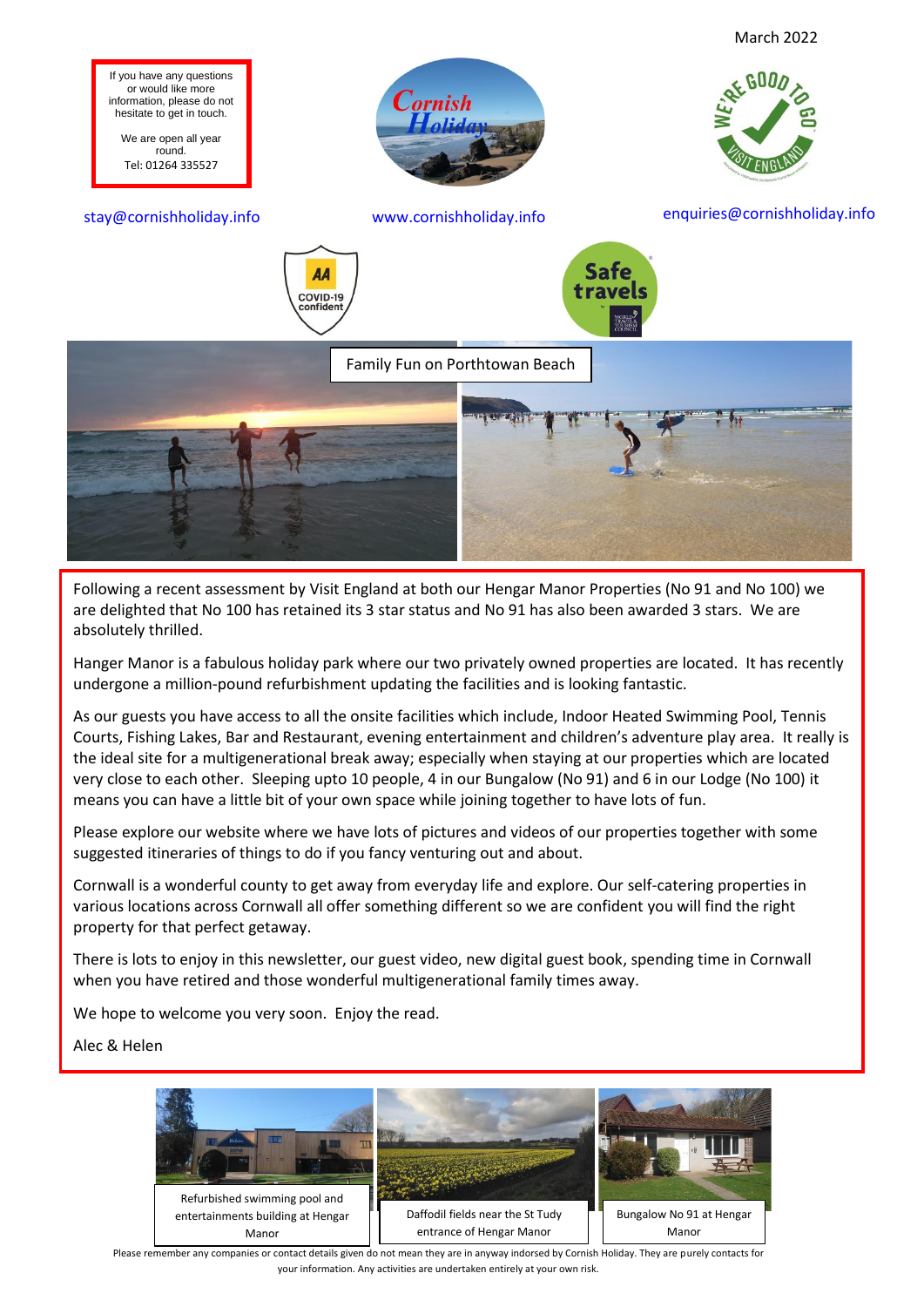If you have any questions or would like more information, please do not hesitate to get in touch.

We are open all year round. Tel: 01264 335527



stay@cornishholiday.info www.cornishholiday.info enquiries@cornishholiday.info

#### **Guest video.**

We know we have mentioned this before, but it makes us smile and gives us such a warm feeling that our guests have had such a wonderful time in Cornwall, it's always worth mentioning and watching again.

Some of our guests have very kindly sent us photos of them having a wonderful time when staying in Cornwall and have allowed us to share them with you. Please feel free to follow this link to our YouTube channel and see the fun and enjoyment they all had.<https://www.youtube.com/watch?v=tgrAy06Jxqo>

### **Digital Guest book.**

Over the coming weeks we will be setting up digital guest books for all our properties. These are absolutely fantastic and we believe will really enhance your stay, giving you all the information you need to help you plan your visit before you arrive. It will give you all the information you need about the property, how to get in and what to expect upon arrival, and also while in Cornwall you will have everything at your fingertips. It is filled with information about the local area, beaches and places to visit and see.

We will be using a piece of software called 'Touchstay' and we will be able to text or email this to you.



Reviews about Touchstay say:



## **Guests love it!**

One of the best things we did for our Guests and Owners – replacing our creaking old paper with smart digital guidebooks. Touch Stay makes us look good, and Guests love it!



# **So simple to use**

I really love the product; it is easy to use and I am getting rave comments from guests about it.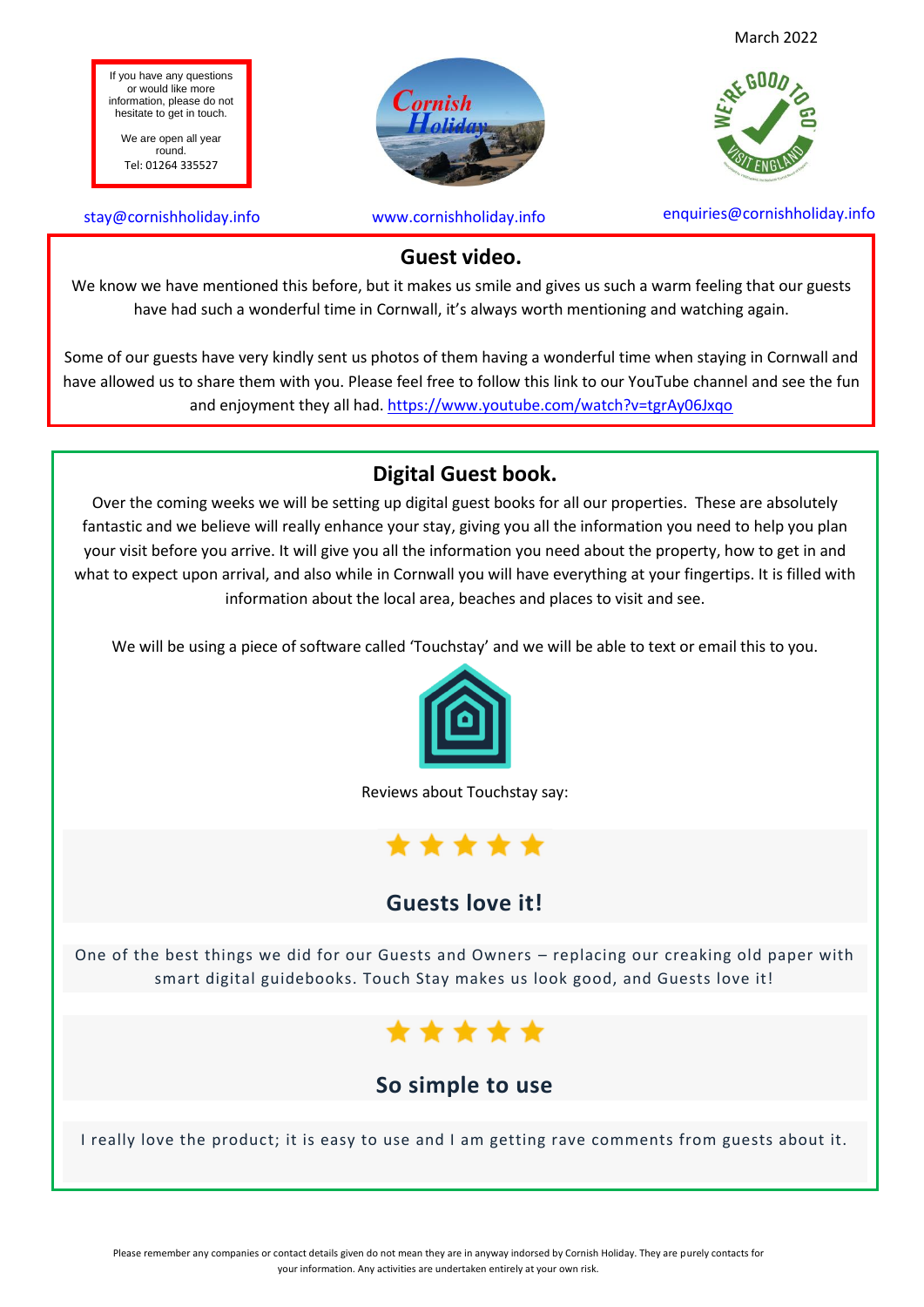

#### **Our Website.**

#### **[www.cornishholiday.info](http://www.cornishholiday.info/)**

Our website has lots of information about our properties including pictures and videos, places to visit and things to do in Cornwall, video library, newsletters, Blogs, genuine guest reviews and where they are posted, Gift Vouchers and even suggested itineraries when you stay with us. It really is packed with information. Please do take a few moments to have a look around, and if there is anything you would like added please do get in touch and let us



#### **Retire, relax and explore Cornwall.**

You have worked incredibly hard all your life and have now reached the point where you can take it easy. Retirement is a wonderful time, thinking about and planning all the things you have always wanted to do but never quite had the time, gardening, DIY, hobbies, spending time together or perhaps some time away – a holiday.

We would love to welcome you to one of our warm and cosy properties, in various locations across Cornwall.



Did you know Cornwall has been voted one of the best places to retire in the country? Low crime rates, a good selection of local shops, variety of pubs and restaurants and access to the beach or sea are some of the things retirees consider.

We also understand the importance of family time, whether you are looking from it as a grandparent or through the eyes of a child, spending time together is so, so important.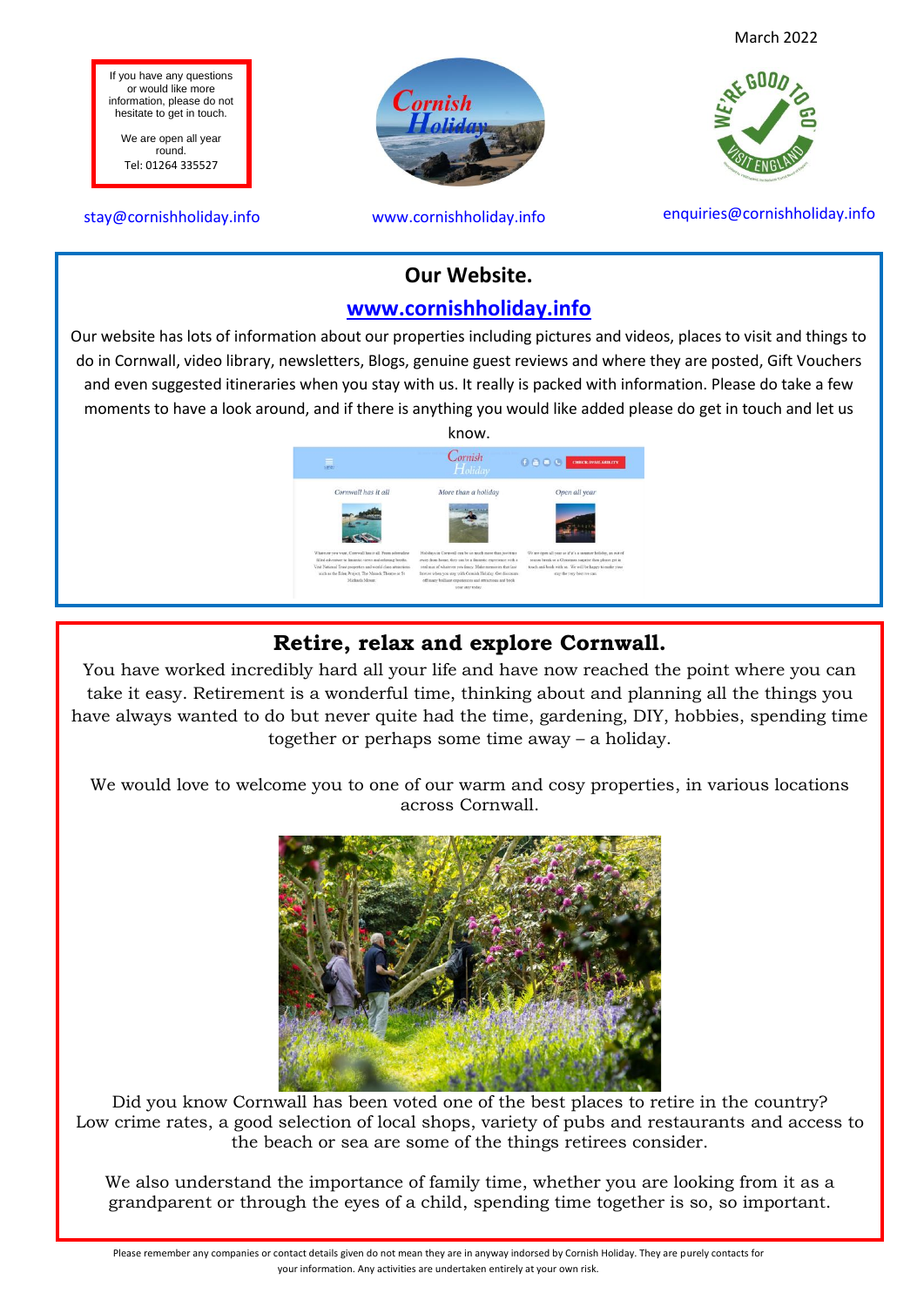



 When you go away as a family spanning several generations, it is the most wonderful thing. As a grandparent spending time with your children and their children is just magical and for the youngsters you are creating memories which will stay with them forever.

### **A multi-generational break.**

Bodannon, at Porthtowan is just 400m from the beach, sleeps eight with two en-suites and has a Hot Tub so is ideal and has something for all the family. Just imagine watching the youngsters playing and running on the beach and then hearing their giggles as they enjoy the bubbles of the Hot Tub.





Our two properties at Hengar Manor Country Park also offer wonderful self-catering accommodation for the whole family to get away. Having two properties very close to each other is ideal for getting away with the whole family. Our three-bedroom lodge (No 100) sleeps six and our two bedroom bungalow (No 91) sleeps 4 so you can spend time together but also have your own space to just chill out. The site has lots of facilities for the youngsters, indoor heated swimming pool, tennis courts, fishing lakes, evening entertainment along with a bar and restaurant. Located on the edge of Bodmin moor and not far from fantastic beaches on the North Cornwall coast you are sure to have a wonderful time.

In fact, if you book both together, please contact us and we will gladly give you a discount. Watch our short video to see how close the two properties are to each other: <https://www.youtube.com/watch?v=3OXL-iF3tKU>



You can contact us direct either by phone, email or WhatsApp and we will be pleased to answer any questions and assist in any way we possibly can. 01264 335527 enquiries@cornishholiday.info www.cornishholidayinfo

Please remember any companies or contact details given do not mean they are in anyway indorsed by Cornish Holiday. They are purely contacts for your information. Any activities are undertaken entirely at your own risk.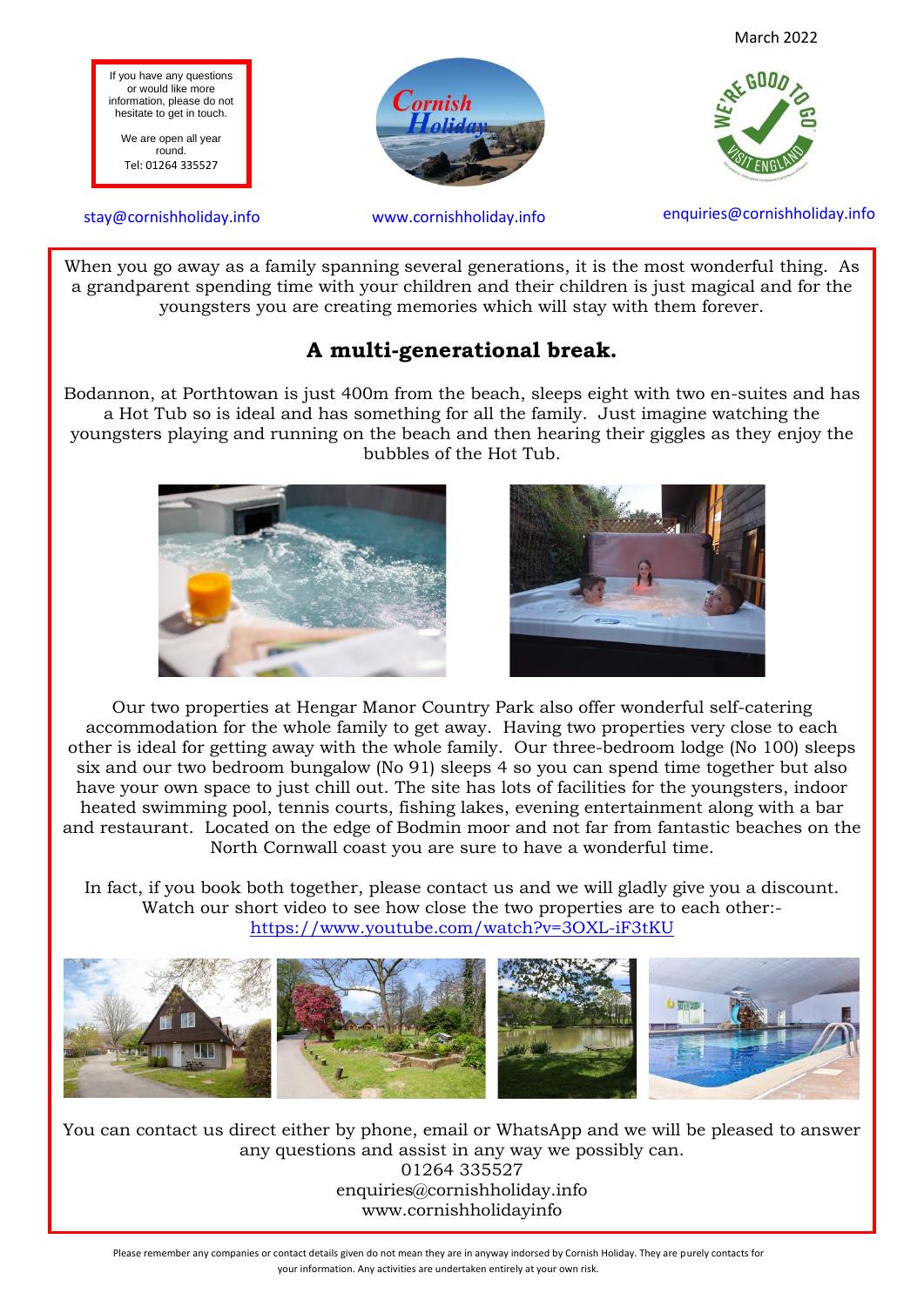

It's a great place to get right upto date with Cornish Holiday and what's happening in Cornwall.

happening, any special offers or deals and allows you to get in first on any dates which suddenly become available.

# **Please join us today.**



## **Sign up for our Newsletter or view them on our website.**

<https://cornishholiday.info/newsletters/>

If you are reading this then you have received our latest newsletter, which is fantastic. If you have friends or colleagues who you think would value a copy, then please do drop us an emai[l enquiries@cornishholiday.com](mailto:enquiries@cornishholiday.com) with their email address and we will gladly add them to our database.

You can also find our newsletters on our website.



To be kept updated on all our latest information, offers, discounts and promotions please leave your email

address.

**We would love to stay in touch!**